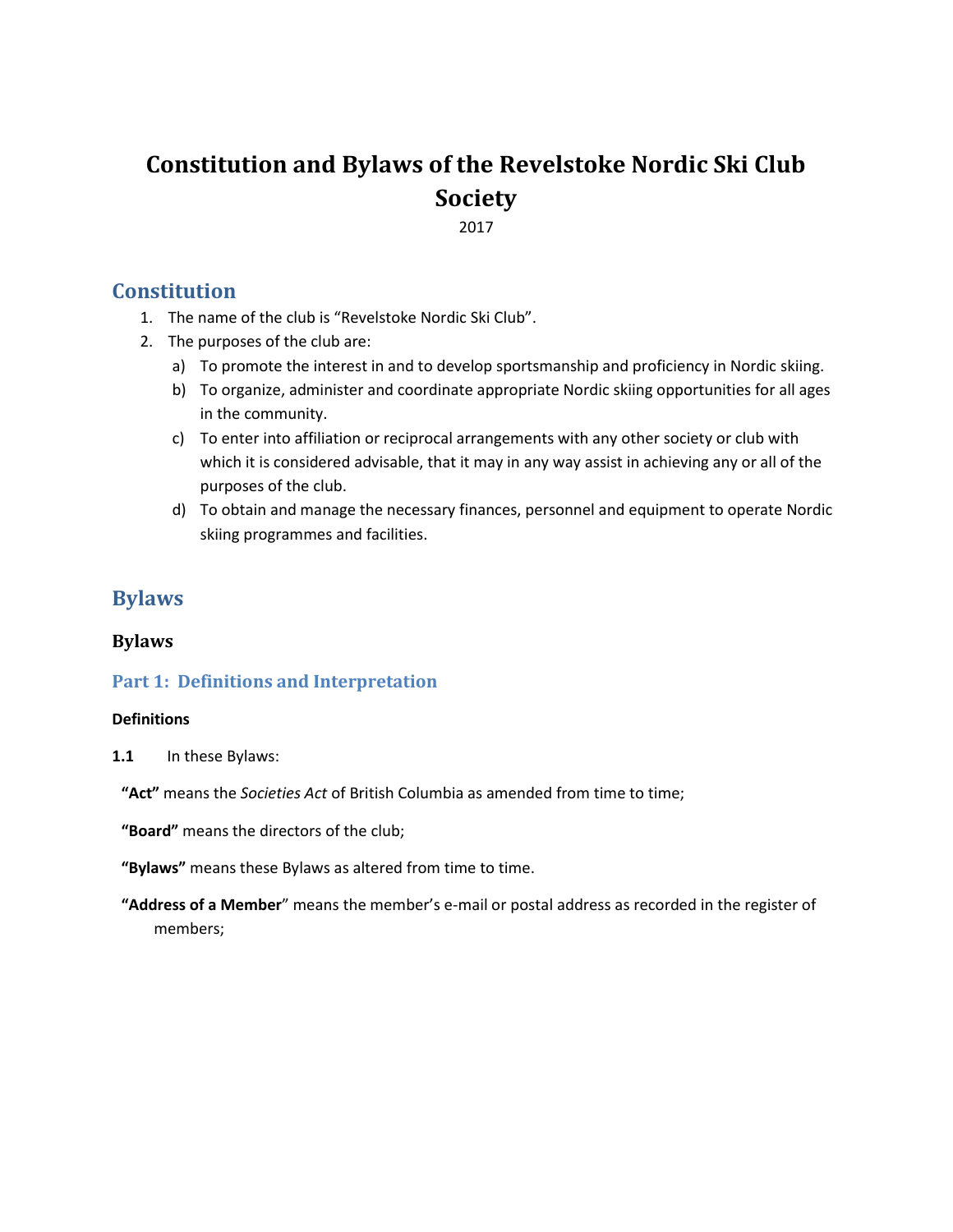#### **Definitions in Act apply**

**1.2** The definitions in the Act apply to these Bylaws.

#### **Conflict with Act or regulations**

**1.3** If there is a conflict between these Bylaws and the Act or the regulations under the Act, the Act or the regulations, as the case may be, prevail.

### **Part 2: Members**

#### **Application for membership**

**2.1** A person may apply to the board for membership in the club, and the person becomes a member on the board's acceptance of the application.

#### **Duties of members**

**2.2** Every member must uphold the constitution of the club and must comply with these Bylaws.

#### **Classes of members**

- **2.3** The membership of the club shall be divided into the following classes: Lifetime, Adult, Youth, Child, and Family.
	- a) Lifetime membership may be conferred on members or individuals who have rendered distinctive service to the club and shall be ratified by the directors. Lifetime members shall pay no fees and have one vote at meetings in perpetuity.
	- b) Adult membership shall be granted to any person 18 years of age and over upon payment of an annual membership fee which will entitle them to membership for the current membership year and voting privileges.
	- c) Youth membership shall be granted to any person aged 6 to 18 years of age upon payment of an annual membership fee which will entitle them to membership for the current membership year and no voting privileges.
	- d) Child membership shall be granted to any person under six years of age with payment of a Cross Country BC insurance fee.
	- e) Family membership shall be granted to families upon payment of annual membership fees which will entitle them to membership for the current year and voting privileges for individuals 18 years and older. A family shall include a parent or parents, or a guardian or guardians, and dependent children and post-secondary students.

i) A dependent child is a minor, who does not have a spouse, and is supported by the parent or guardian.

ii) A dependent post-secondary student is older than 18 and younger than 25 years of age, is in full-time attendance at a recognized post-secondary institution, and is supported by the parent or guardian.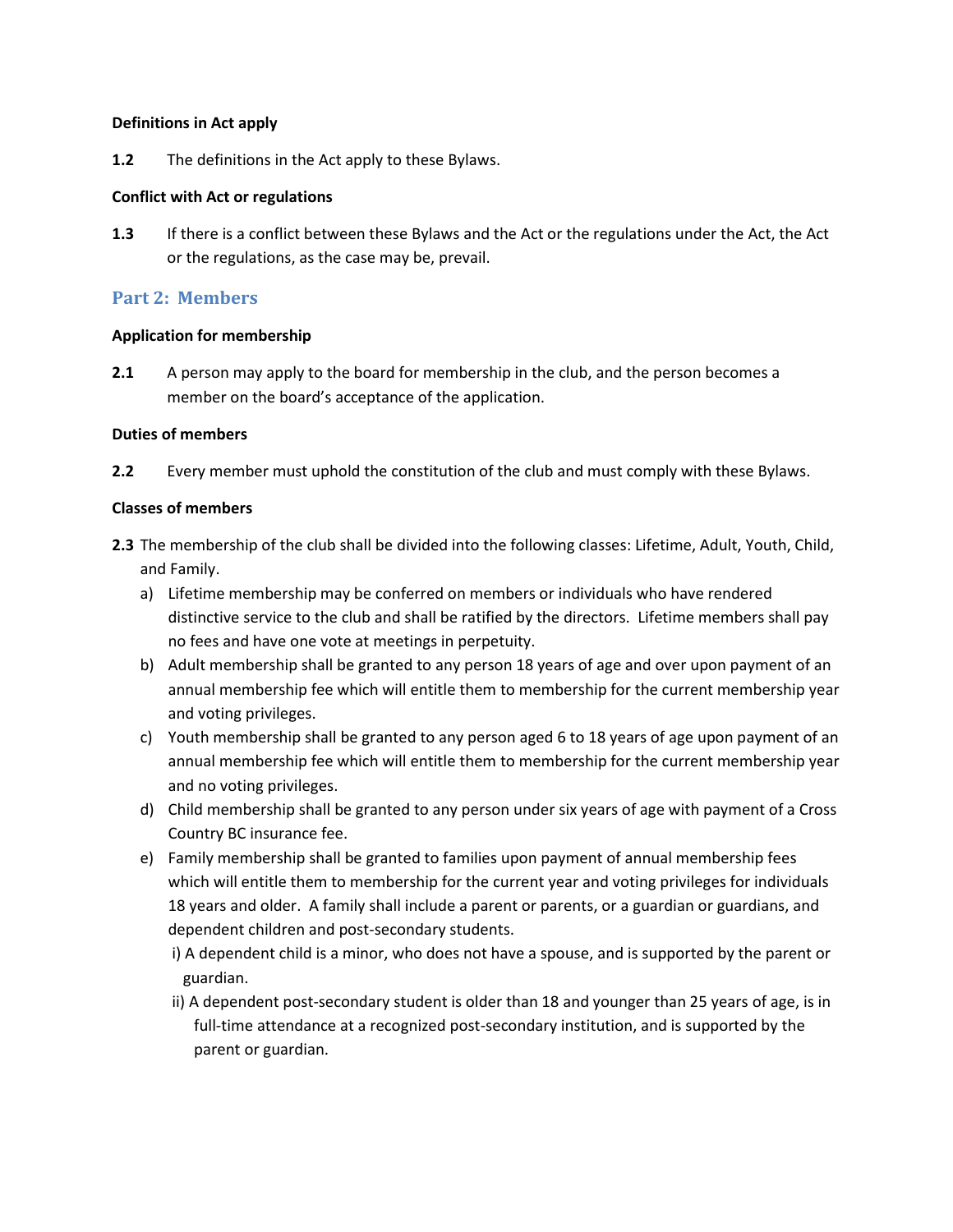#### **Membership fees**

**2.4** The annual membership fees will be determined by the board and ratified by the members at the

Annual General Meeting.

**2.5** All memberships except Lifetime memberships expire October 31<sup>st</sup> of each year.

**2.6** All members, except lifetime members, must pay Cross Country BC insurance fees. **Member not in good standing** 

**2.7** All members are in good standing except a member who has failed to pay his current annual membership fee, or other subscription or debt due and owing by him to the club or who is the subject of a disciplinary action by the club.

#### **Member not in good standing may not vote**

- **2.8** A voting member who is not in good standing
	- a) may not vote at a general meeting, and
	- b) is deemed not to be a voting member for the purpose of consenting to a resolution of the voting members.

#### **Termination of membership if member not in good standing**

**2.9** A person's membership in the club is terminated if the person is not in good standing for four consecutive months.

# **Part 3—General Meetings of Members**

#### **Time and place of general meeting**

**3.1** A general meeting must be held at the time and place the board determines.

#### **Ordinary business at general meeting**

- **3.2** At a general meeting, the following business is ordinary business:
	- a) adoption of rules of order;
	- b) consideration of any financial statements of the club presented to the meeting;
	- c) consideration of the reports, if any, of the directors or auditor;
	- d) election or appointment of directors;
	- e) appointment of an auditor or accountant, if any.

#### **Notice of special business**

**3.3** A notice of a general meeting must state the nature of any business, other than ordinary business, to be transacted at the meeting in sufficient detail to permit a member receiving the notice to form a reasoned judgment concerning that business.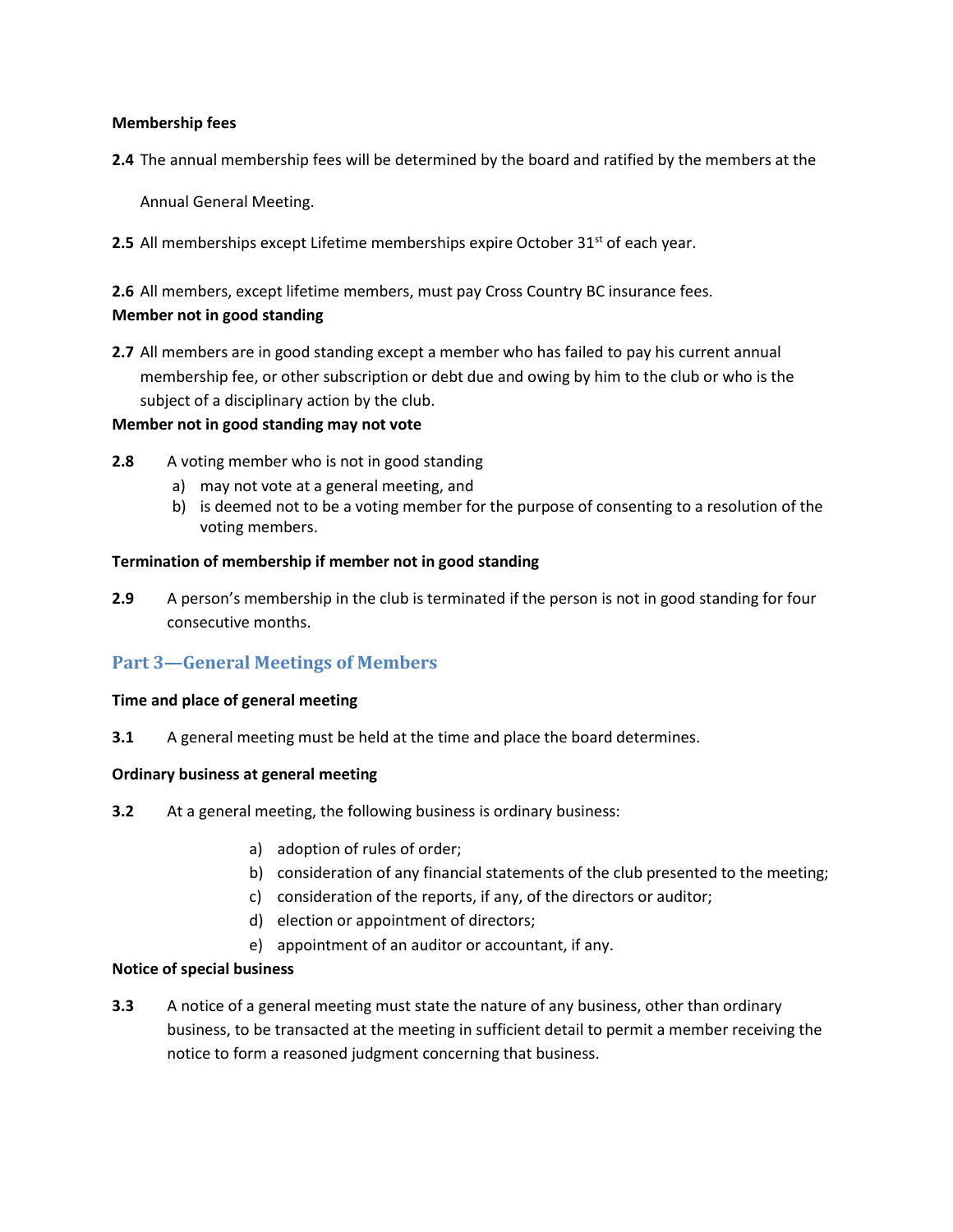**3.4** Written or electronic notice of the date, time and location of a general meeting will be sent to the postal or e-mail Address of Members in good standing at least seven days and not more than fifty days prior to the date of the meeting. Notice of the meeting will also be posted on the club's website.

#### **Chair of general meeting**

- **3.5** The following individual is entitled to preside as the chair of a general meeting:
	- a) the individual, if any, appointed by the Board to preside as the chair;
	- b) if the Board has not appointed an individual to preside as the chair or the individual appointed by the Board is unable to preside as the chair,
		- (i) the president,
		- (ii) the vice-president, if the president is unable to preside as the chair, or (iii) one of the other directors present at the meeting, if both the president and vicepresident are unable to preside as the chair.

### **Alternate chair of general meeting**

**3.6** If there is no individual entitled under these Bylaws who is able to preside as the chair of a general meeting within 15 minutes from the time set for holding the meeting, the voting members who are present must elect an individual present at the meeting to preside as the chair.

#### **Requirement for physical presence at general meetings**

**3.7** In order to participate in a general meeting, a member must be physically present at the meeting location.

#### **Quorum required**

**3.8** No business, other than the election of a chair and the adjournment or termination of the meeting, shall be conducted at a general meeting at a time when a quorum is not present.

#### **Quorum for general meetings**

**3.9** The quorum for the transaction of business at a general meeting is 10 voting members.

#### **Lack of quorum at commencement of meeting**

**3.10** If a quorum is not present at the time the meeting is called, it shall be adjourned and reconvened 30 minutes later and those members present shall constitute a quorum.

#### **If quorum ceases to be present**

**3.11** If, at any time during a general meeting, there ceases to be a quorum of voting members present, business then in progress must be suspended until there is a quorum present or until the meeting is adjourned or terminated.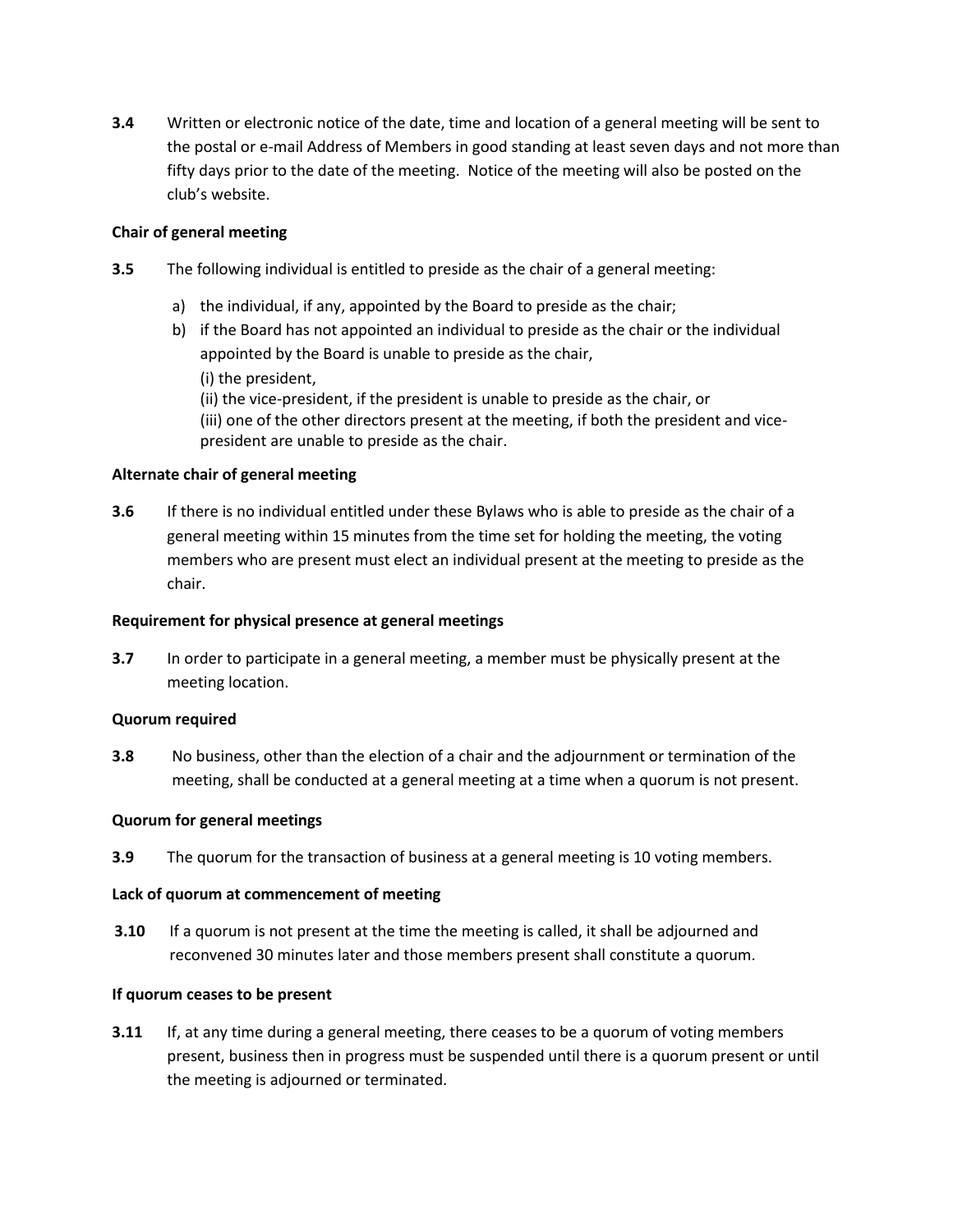#### **Adjournments by chair**

**3.12** The chair of a general meeting may, or, if so directed by the voting members at the meeting, must, adjourn the meeting from time to time and from place to place, but no business may be transacted at the continuation of the adjourned meeting other than business left unfinished at the adjourned meeting.

#### **Notice of continuation of adjourned general meeting**

- **3.13** When a meeting is adjourned for 10 days or more, notice of the adjourned meeting shall be given as in the case of the original meeting.
- **3.14** Except as provided in this by-law, it is not necessary to give notice of an adjournment or of the business to be transacted at an adjourned general meeting.

#### **Order of business at general meeting**

- **3.15** The order of business at a general meeting is as follows:
	- a) elect an individual to chair the meeting, if necessary;
	- b) determine that there is a quorum;
	- c) approve the agenda;
	- d) approve the minutes from the last general meeting;
	- e) deal with unfinished business from the last general meeting;
	- f) if the meeting is an annual general meeting:

(i) receive the directors' report on the financial statements of the club for the previous financial year, and the auditor's report, if any, on those statements, (ii) receive any other reports of directors' activities and decisions since the previous annual general meeting,

- (iii) elect or appoint directors, and
- (iv) appoint an auditor or accountant, if any;
- g) deal with new business, including any matters about which notice has been given to the

members in the notice of meeting;

h) terminate the meeting.

#### **Equality of votes**

**3.16** In case of an equality of votes the chair shall not have a casting or second vote and the proposed resolution shall not pass.

#### **Voting by a member in good standing**

**3.17** A member in good standing present at a meeting of members is entitled to one vote.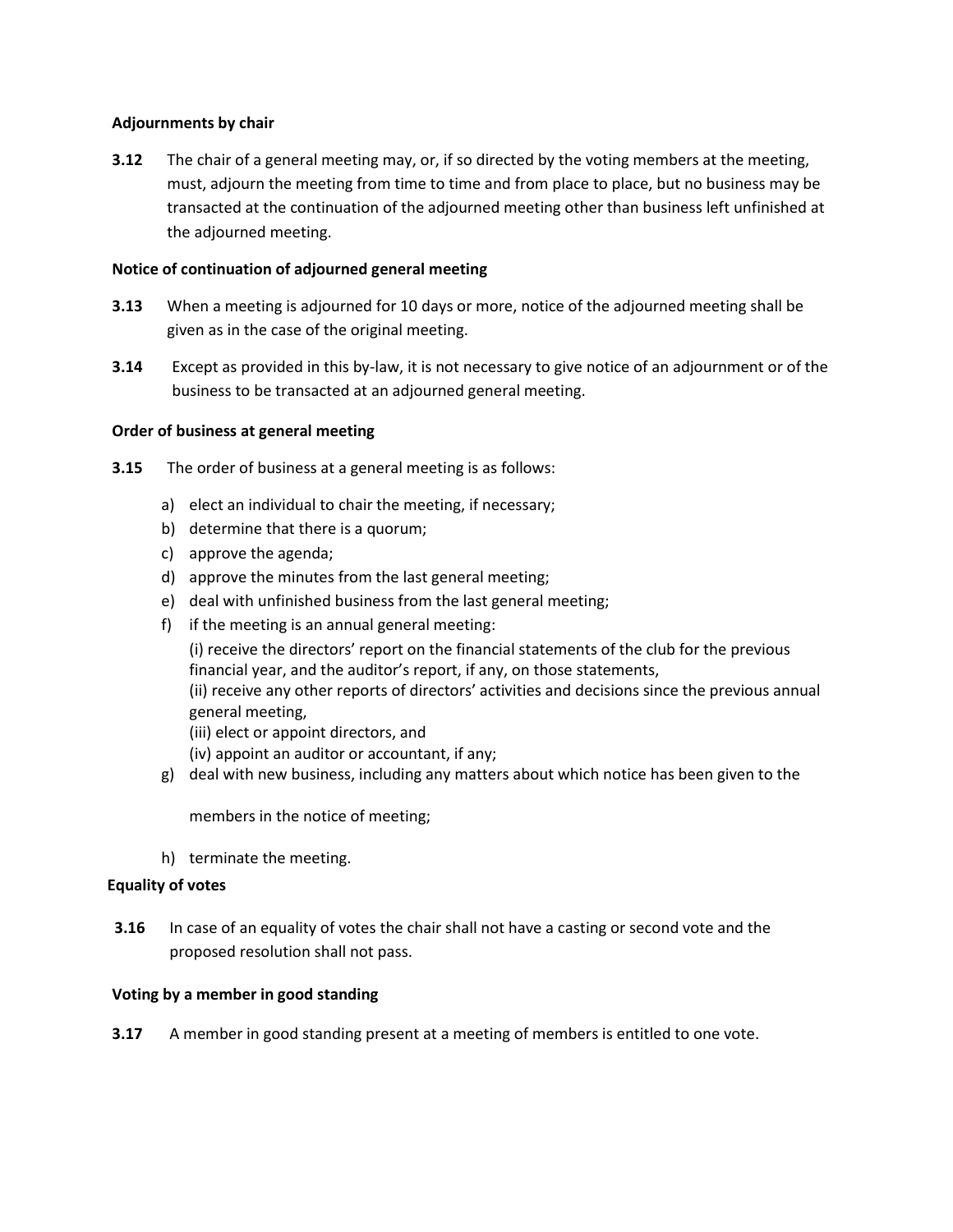#### **Method of voting**

**3.18** Voting is by show of hands, unless the members otherwise decide.

#### **Announcement of result**

**3.19** The chair of a general meeting must announce the outcome of each vote and that outcome must be recorded in the minutes of the meeting.

#### **Proxy voting not permitted**

**3.20** Voting by proxy is not permitted.

#### **Matters decided at general meeting by ordinary resolution**

**3.21** A matter to be decided at a general meeting must be decided by ordinary resolution unless the matter is required by the Act or these Bylaws to be decided by special resolution or by another resolution having a higher voting threshold than the threshold for an ordinary resolution.

#### **Part 4 – Directors**

#### **Number of directors on the board**

**4.1** The club must have no fewer than 5 and no more than 10 directors.

#### **Conduct of business by directors**

- **4.2** The conduct of the business, management and operation of the club shall be carried on by the directors, who for this purpose shall have vested in them all the powers of the club acting in general meeting.
- **4.3** No decision made by the club in a general meeting invalidates a prior act of the directors. Any such matters may be referred to the directors for further consideration.

#### **Election of directors**

- **4.4** At each annual general meeting, the voting members entitled to vote for the election of directors must elect the Board.
- **4.5** Elected directors shall hold office for the period of two years, or until a second annual general meeting of the club following the election of the director, unless they resign or are removed from their office.
- **4.6** The elected directors of the Board shall serve staggered terms; that is, each year directors shall be elected to fill the vacancy of those directors whose terms of service expire.
- **4.7** Directors may be elected for one year for the purpose of balancing the number of directors in each staggered group.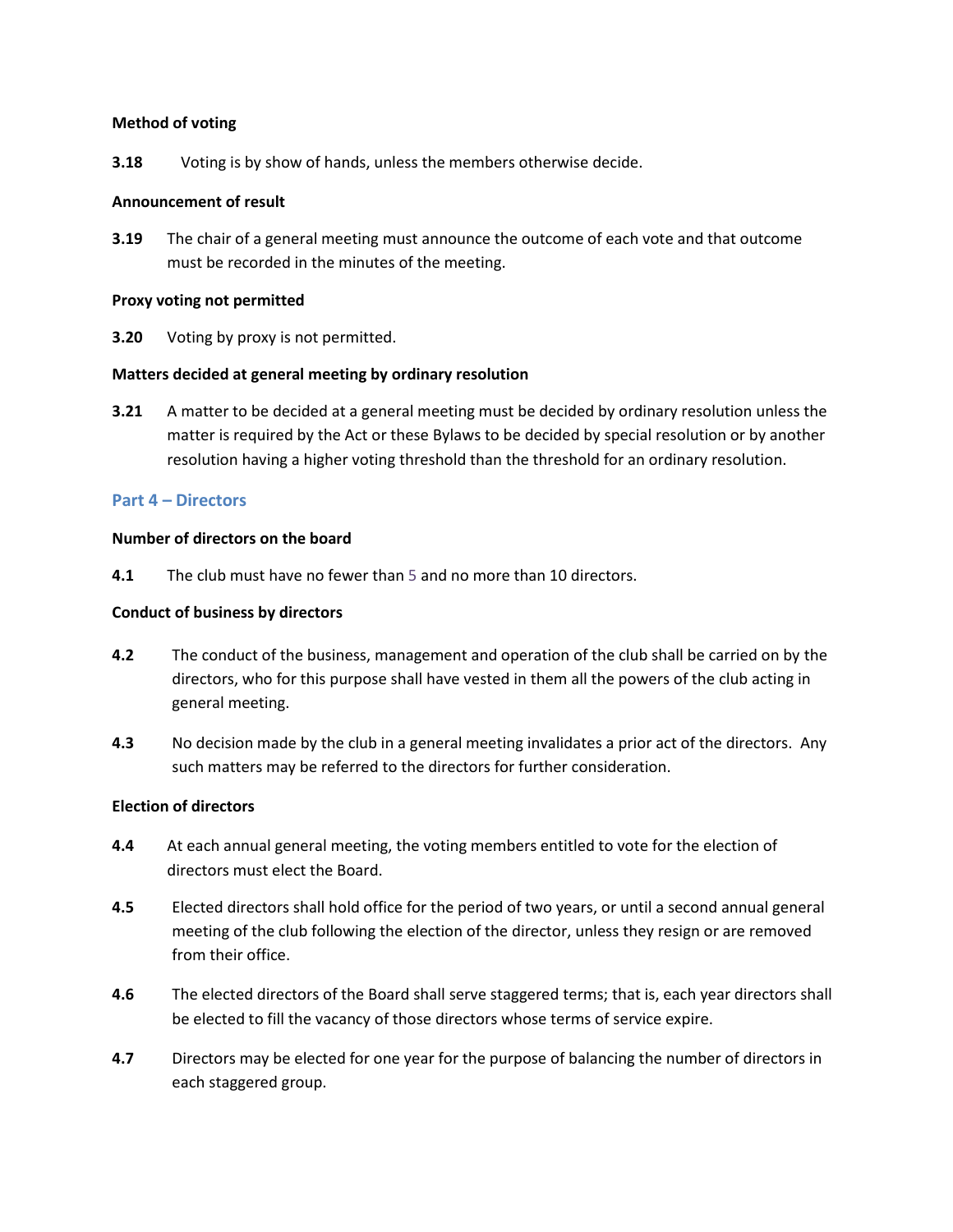#### **Nominating committee**

- **4.8** At least four weeks prior to the annual general meeting, the directors shall appoint a nominating committee.
- **4.9** The nominating committee shall propose a slate of qualified directors for the ensuing year and shall report the same to the annual general meeting. After the report has been given, the chairman of the nominating committee shall call for nominations from the floor for the directors to be elected. All names when properly seconded, shall be added to those recommended by the nominating committee.

#### **Directors may fill casual vacancy on board**

**4.10** The Board may, at any time, appoint a member as a director to fill a vacancy that arises on the Board, or to fill a position that remains vacant.

#### **Term of appointment of director filling casual vacancy**

**4.11** A director appointed by the Board to fill a vacancy ceases to be a director at the next AGM and may stand for election

a) for a one year term if the appointment was to fill a position that was due to be completed the next year or

b) a two-year term

#### **Resignation and removal of directors**

- **4.12** The directors may remove any director before the expiration of that director's term of office for cause if the director has been given reasonable written notice of, and the opportunity to be present and to be heard at the meeting when the vote will be held.
- **4.13** A director may resign from the Board at any time by presenting his or her notice of resignation to the Board.

# **Part 5 Directors' Meetings**

#### **Calling directors' meeting**

**5.1** A directors' meeting may be called by the president or by any two (2) other directors.

#### **Notice of directors' meeting**

**5.2** At least two (2) days' notice of a directors' meeting must be given unless all the directors agree to a shorter notice period.

#### **Proceedings valid despite omission to give notice**

**5.3** The accidental omission to give notice of a directors' meeting to a director, or the non-receipt of a notice by a director, does not invalidate proceedings at the meeting.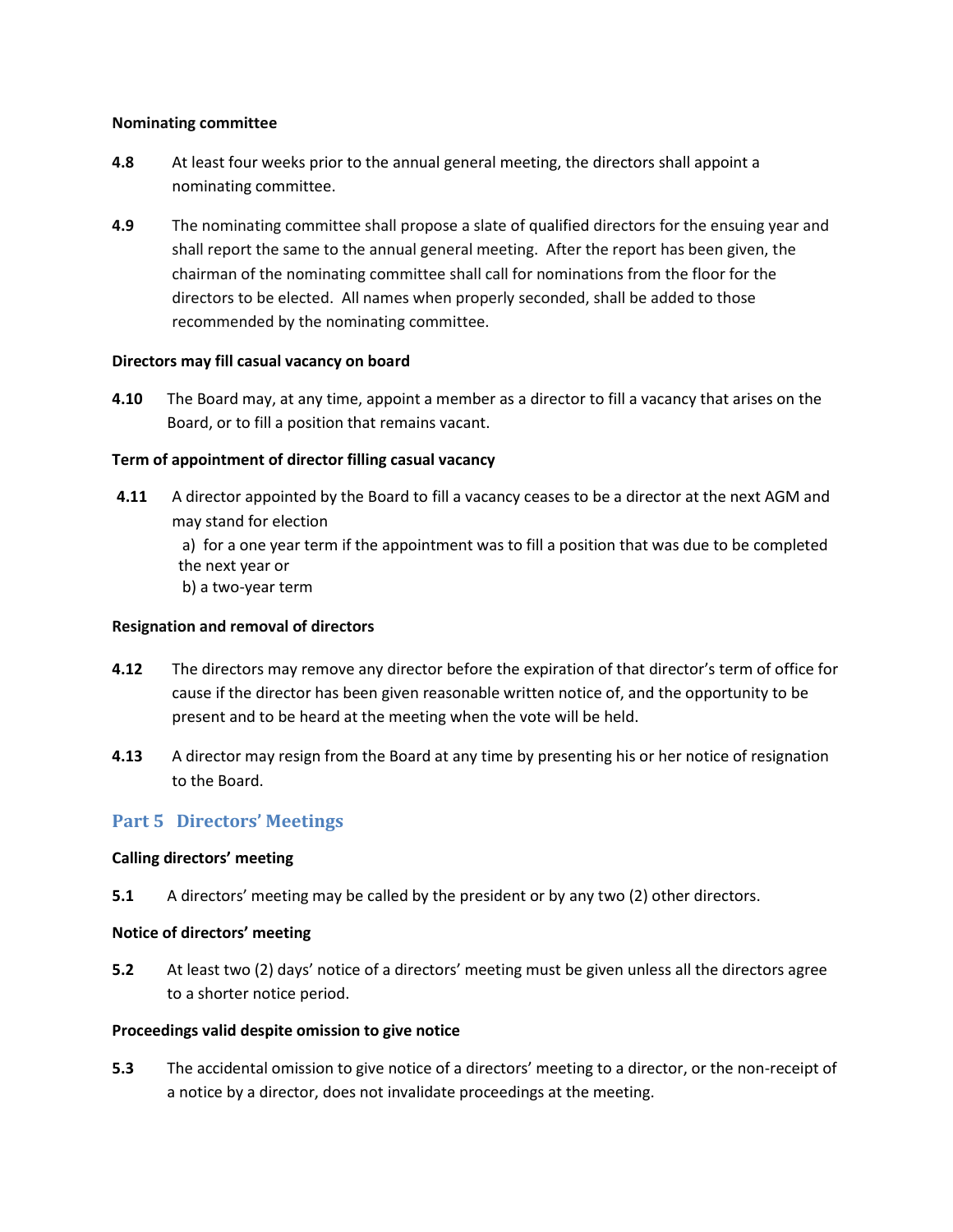#### **Conduct of directors' meetings**

**5.4** The directors may regulate their meetings and proceedings as they think fit.

#### **Quorum of directors**

**5.5** The quorum for the transaction of a business at a directors' meeting is a majority of the directors.

#### **Decisions on questions arising**

**5.6** Questions arising at any meeting of the directors or of a committee of directors shall be decided by a majority of votes.

#### **Equality of votes**

**5.7** In case of an equality of votes the chair does not have a second or casting vote and the proposed resolution shall not pass.

### **Consent resolutions**

**5.8** A resolution may be passed, without having a meeting of directors, if two-thirds of the directors agree to the resolution in writing or electronic format.

#### *In-Camera* **meetings**

- **5.9** The Board may consider business *in-camera* if the business deals with:
	- a) Discipline of any director or member;
	- b) Expulsion or suspension of any person from any office of the club, or of any member of the club;
	- c) Recruitment and employment of personnel;
	- d) Acquisition of property or other contractual arrangements; or
	- e) Preparation or planning for the presentation of a competitive bid, quote, or similar activity.

# **Part 6 – Standing Committees**

- **6.1** Special committees may be appointed from time to time by the directors as deemed necessary, and the chairman of these committees shall be chosen by the members of each committee.
- **6.2** The chair of a special committee shall attend meetings of the directors during the term of the committee's activities, but shall have no vote unless the chair is a director.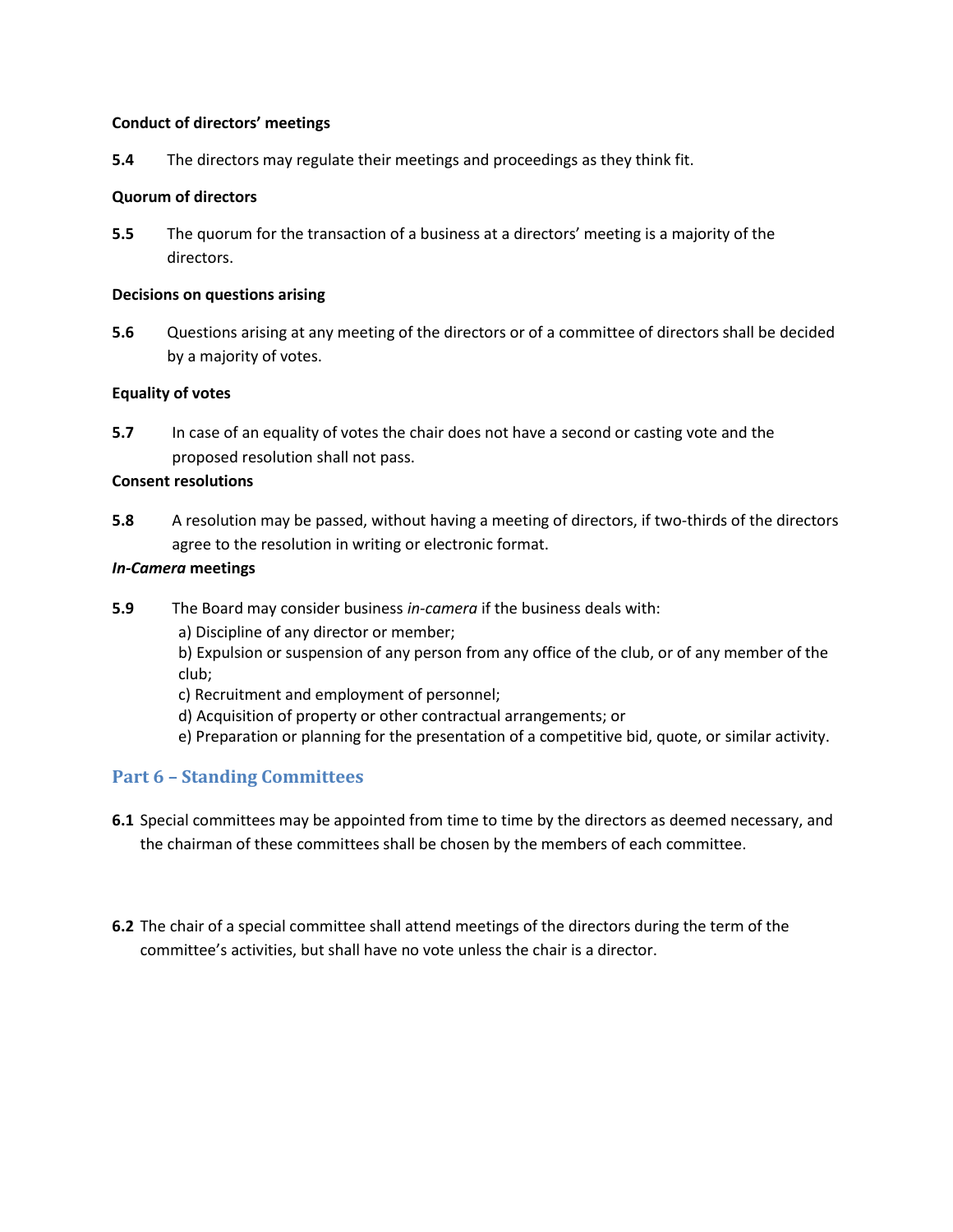# **Part 7 - Board Positions**

#### **Election or appointment to board positions**

- **7.1** Directors must be elected or appointed to the following board positions, and a director, other than the president, may hold more than one position:
	- a) president;
	- b) vice-president;
	- c) secretary;
	- d) treasurer.

#### **Directors at large**

**7.2** Directors who are elected or appointed to positions on the Board in addition to the positions described in these Bylaws are elected or appointed as directors at large. The Board will assign responsibilities to the directors at large.

#### **Role of president**

**7.3** The president is the chair of the Board and is responsible for supervising the other directors in the execution of their duties.

#### **Role of vice-president**

**7.4** The vice-president is the vice-chair of the Board and is responsible for carrying out the duties of the president if the president is unable to act.

#### **Role of secretary**

- **7.5** The secretary is responsible for doing, or making the necessary arrangements for, the following:
	- a) issuing notices of general meetings and directors' meetings;
	- b) taking minutes of general meetings and directors' meetings;
	- c) keeping the records of the club in accordance with the Act;
	- d) conducting the correspondence of the Board;
	- e) filing the annual report of the club and making any other filings with the registrar under the Act.
	- f) filing the Annual Operating Plan and other requirements of our Partnership Agreements.

#### **Transfer of duties**

**7.6** The directors may add additional duties to any board position or transfer duties among directors.

#### **Absence of secretary from meeting**

**7.7** In the absence of the secretary from a meeting, the Board must appoint another individual to act as secretary at the meeting.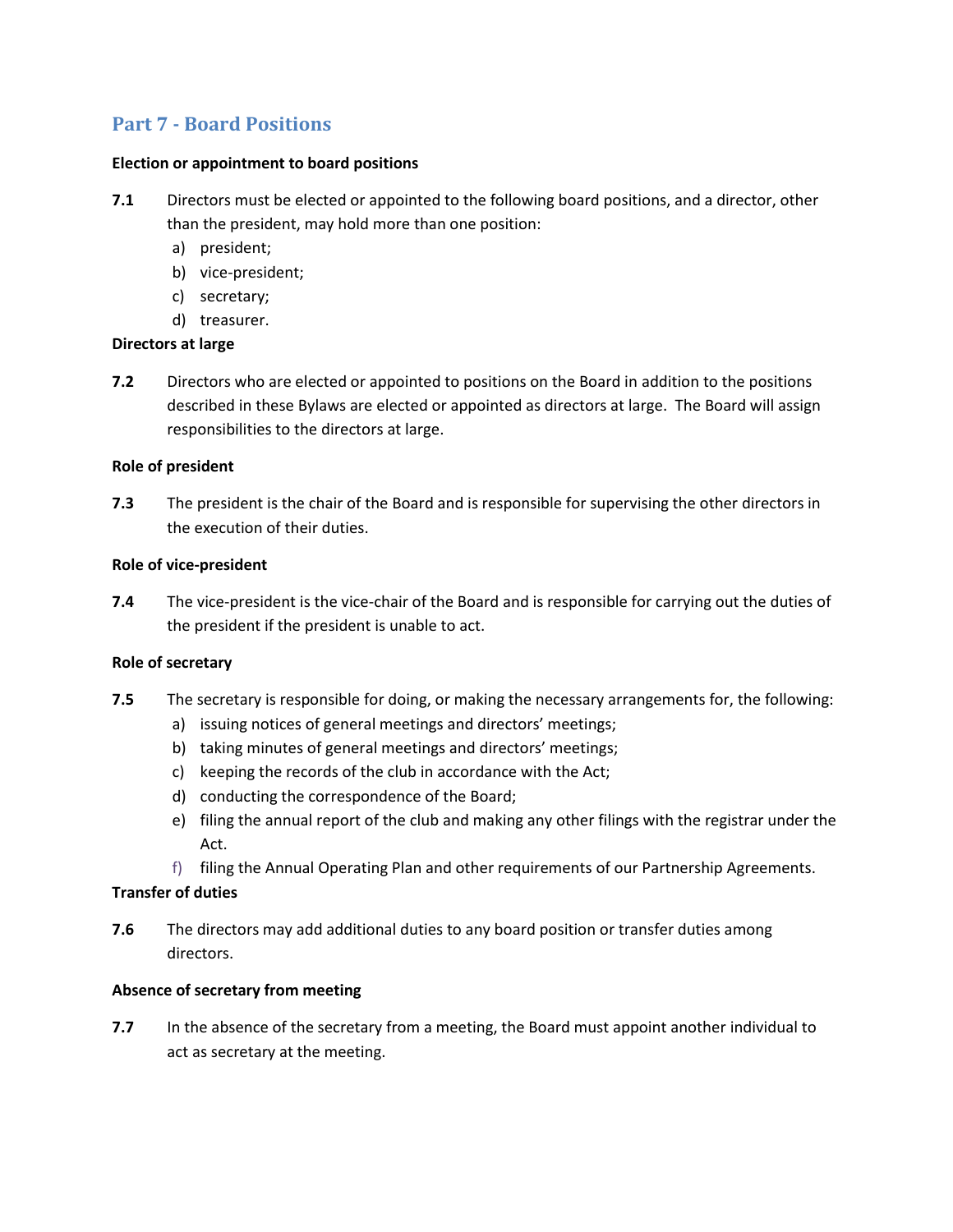#### **Role of treasurer**

- **7.8** The treasurer is responsible for doing, or making the necessary arrangements for, the following:
	- a) receiving and depositing monies collected from the members or other sources;
	- b) keeping accounting records in respect of the club's financial transactions;
	- c) preparing the club's financial statements;
	- d) making the club's filings respecting taxes

# **Part 8 - Remuneration of Directors and Signing Authority**

- **8.1** No director or officer shall be remunerated for being or acting as a director or officer.
- **8.2** Three directors, one of whom shall be the president, shall have signing privileges for the financial transactions of the club. Each transaction shall require two of the three director's signatures.

# **Part 9 - Borrowing**

- **9.1** In order to carry out the purposes of the club, the directors may, on behalf of and in the name of the club, raise or secure the payment or repayment of money in such manner as they decide and in particular but without limiting the generality of the foregoing, by the issue of debentures.
- **9.2** debentures shall be issued without the sanction of a special resolution.
- **9.3** The members may, by special resolution, restrict the borrowing powers of the directors but a restriction so imposed expires at the next annual general meeting.

# **Part 10 - Inspection of Records**

- **10.1** Members must apply in writing in order to inspect the register of members.
- **10.2** The general public may not inspect club records other than those provided for public access.

# **Part 11 - Indemnity**

**11.1** The club will indemnify and hold harmless out of the funds of the club each director and any individual who acts at the club's request in a similar capacity, their heirs, executors and administrators from and against any and all claims, charges, expenses, demands, actions or costs, including an amount paid to settle an action or satisfy a judgment, which may arise or be incurred as a result of occupying the position or performing the duties of a Director or and any individual who acts at the club's request in a similar capacity.